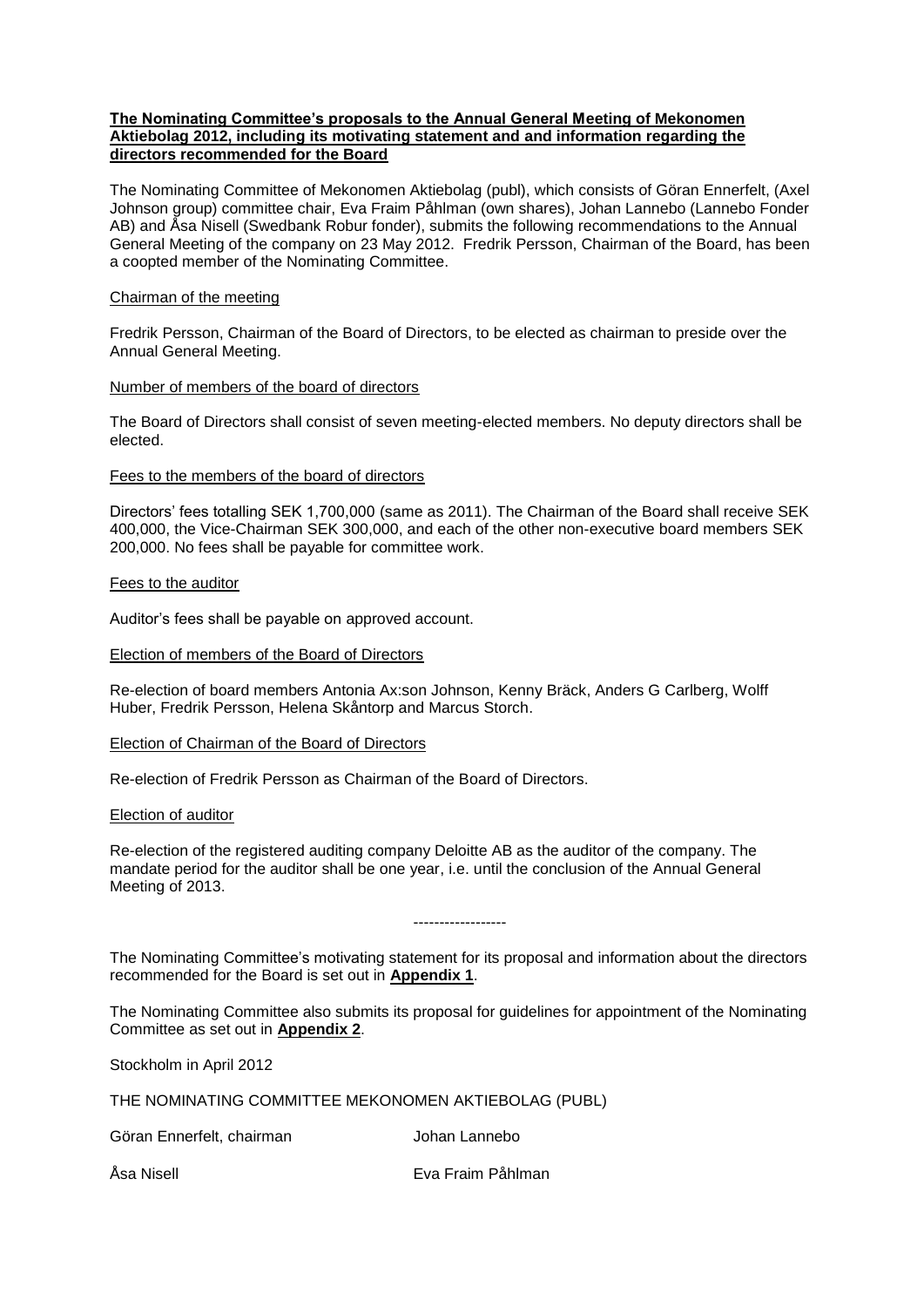## **The Nominating Committee's motivating statement and information regarding the directors recommended for the Board**

The Nominating Committee have proposed the re-election of the board directors Antonia Ax:son Johnson, Kenny Bräck, Anders G Carlberg, Wolff Huber, Fredrik Persson, Helena Skåntorp and Marcus Storch. The Nominating Committee have also proposed the re-election of Fredrik Persson as Chairman of the Board of Directors.

The Nominating Committee, which concurs with the opinion of the preceding Nominating Committee, deems all seven proposed board members to be very well suited to form the Board of Directors of Mekonomen Aktiebolag (publ) for the coming term of office.

The Nominating Committee is of the opinion that the Board of Directors with the proposed board members will have an appropriate composition with regard to the operations, phase of development and other relevant circumstances pertaining to the company. A basis for the proposal has been that the composition of the Board of Directors shall reflect and provide for such knowledge and experience that the company's strategic development and operation may demand. It is the opinion of the Nominating Committee that the composition of the Board of Directors is well adapted to meet such demands of the business activities of the company.

The Nominating Committee has deliberated on the issue of independency of the board members. The Nominating Committee is of the opinion that the proposal for the composition of the Board of Directors meets the requirements in the Swedish Code of Corporate Governance regarding the independency of the directors of the board.

All of the proposed board members are to be considered as independent with respect to the company and its senior management. The proposed composition of the Board of Directors also meets the requirement that at least two of the board members who are independent with respect to the company and its management shall also be independent with respect to the major shareholders of the company.

The Nominating Committee has gathered the following information concerning the board members proposed for re-election.

Antonia Ax:son Johnson (1943)

| Member of the board since: | 2006                                                                                                                                                                   |
|----------------------------|------------------------------------------------------------------------------------------------------------------------------------------------------------------------|
| Holdings in Mekonomen:     | 9.516.235 shares                                                                                                                                                       |
| Main education:            | Bachelor's degree, University of Stockholm                                                                                                                             |
| Other assignments:         | <b>Chairman</b> of Axel Johnson AB and the Axel and Margaret<br>Ax:son Johnson Foundation.                                                                             |
|                            | Vice chairman of Nordstjernan AB and senior vice chairman of<br>the Upplands Väsby Municipal Executive Board.                                                          |
|                            | <b>Director</b> of Axel Johnson Inc., AxFast AB, Axfood Aktiebolag<br>(publ), the Axel and Margaret Ax:son Johnson Foundation for<br>Public Service and NCC AB (publ). |

Antonia Ax:son Johnson is independent in relation to the company and company management, but not independent in relation to major shareholders of the company.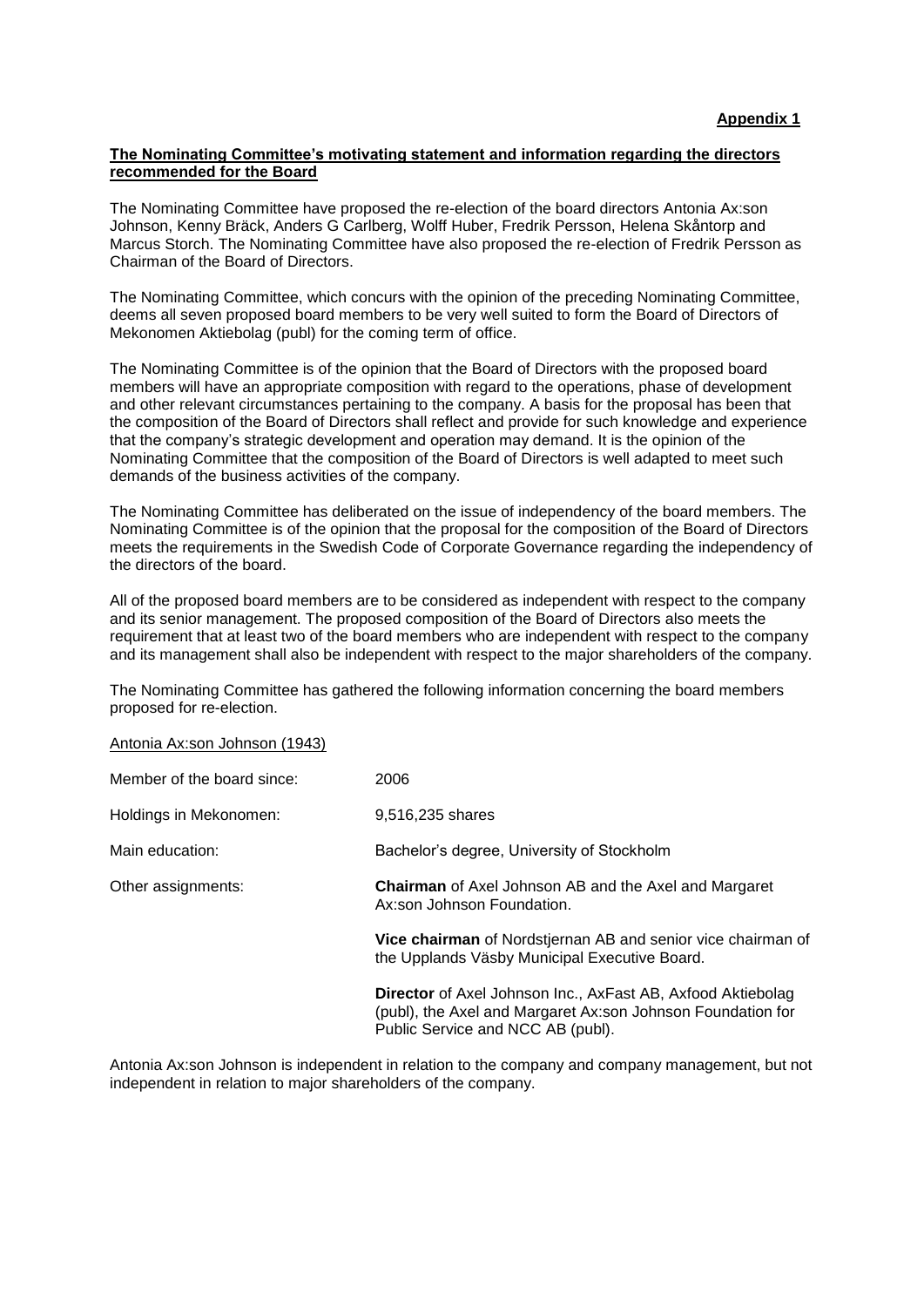## Kenny Bräck (1966)

| Member of the board since: | 2007                                                    |
|----------------------------|---------------------------------------------------------|
| Holdings in Mekonomen:     | 1,000 shares                                            |
| Main education:            | High/Upper secondary school education                   |
| Other assignments:         | Self-employed and previously a professional race driver |

Kenny Bräck is independent with respect to the company, company management and major shareholders of the company.

| Anders G Carlberg (1943)   |                                                                                                            |
|----------------------------|------------------------------------------------------------------------------------------------------------|
| Member of the board since: | 2006                                                                                                       |
| Holdings in Mekonomen:     | 1,000                                                                                                      |
| Main education:            | MBA, University of Lund                                                                                    |
| Other assignments:         | <b>Chairman</b> of Herenco AB and Höganäs AB.                                                              |
|                            | Director of AxFast AB, Beijer Alma AB, Axel Johnson Inc.,<br>Sapa AB, Svenskt Stål AB (SSAB) and Sweco AB. |

Anders G Carlberg is independent with respect to the company and company management, but not independent with respect to major shareholders of the company.

| Wolff Huber (1942)         |                                                                                |
|----------------------------|--------------------------------------------------------------------------------|
| Member of the board since: | 2006                                                                           |
| Holdings in Mekonomen:     | None                                                                           |
| Other assignments:         | Former managing director of Bil Sweden, Volvo Car Europe<br>and IBM Svenska AB |

Wolff Huber is independent with respect to the company, company management and major shareholders of the company.

| Fredrik Persson (1968)     |                                                                                                                                                                                                                         |
|----------------------------|-------------------------------------------------------------------------------------------------------------------------------------------------------------------------------------------------------------------------|
| Member of the board since: | 2006                                                                                                                                                                                                                    |
| Holdings in Mekonomen:     | 1,000 shares                                                                                                                                                                                                            |
| Main education:            | MBA, Stockholm School of Economics and studies at Wharton<br>School, USA.                                                                                                                                               |
| Other assignments:         | <b>Chairman</b> of Axfood Aktiebolag (publ), Axstores AB and<br>SvenskBevakningsTjänst AB.                                                                                                                              |
|                            | Vice chairman of Martin & Servera Aktiebolag and Svensk<br>Handel.                                                                                                                                                      |
|                            | <b>Director</b> of Aktiebolaget Electrolux, AxFast AB, Axel Johnson<br>International AB, Lancelot Holding AB, Novax AB, Svenska<br>Handelsbanken Regionbanken Stockholm and the<br>Confederation of Swedish Enterprise. |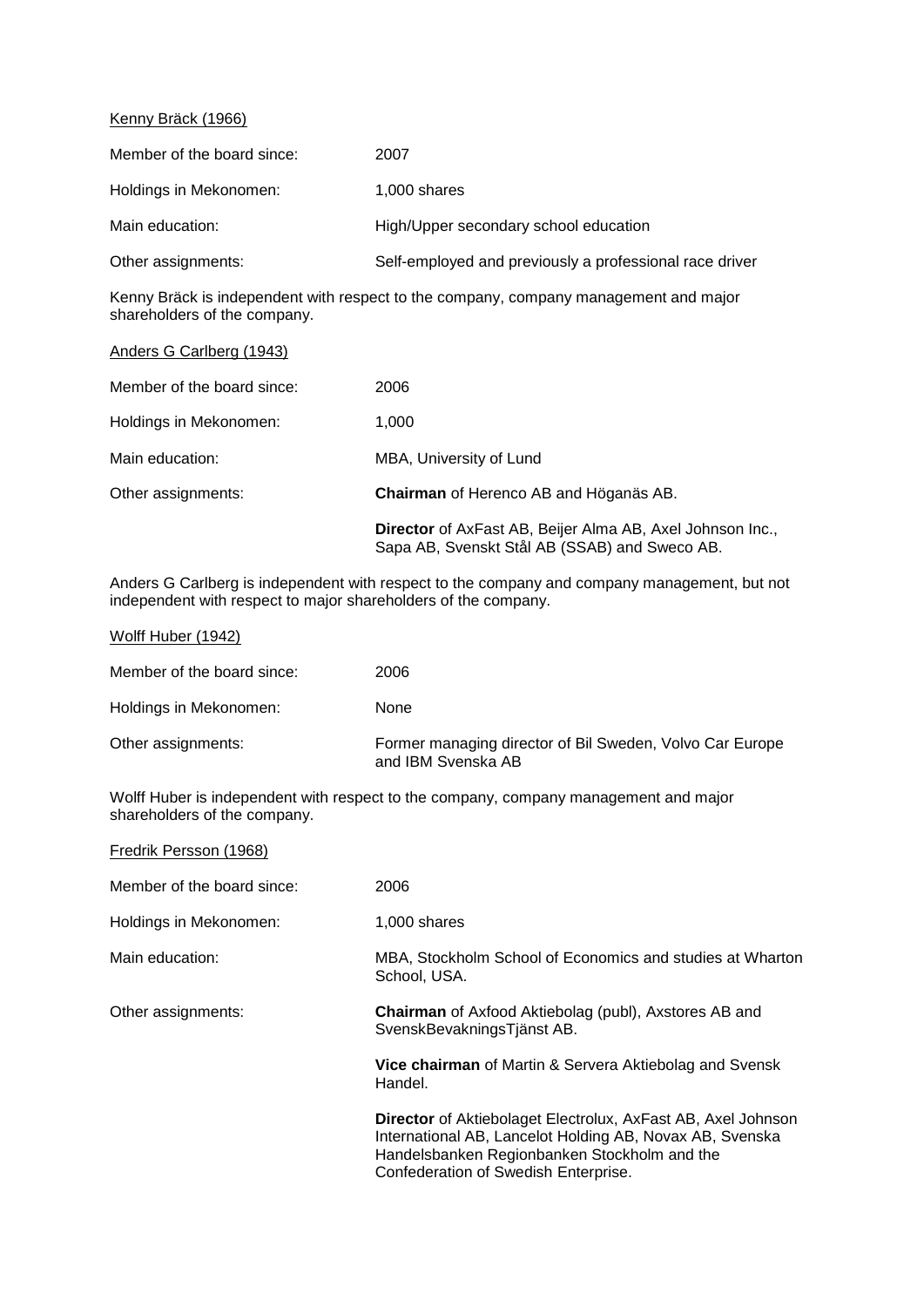Fredrik Persson is independent in relation to the company and company management, but not independent in relation to major shareholders of the company.

Helena Skåntorp (1960)

| Member of the board since: | 2004                                             |
|----------------------------|--------------------------------------------------|
| Holdings in Mekonomen:     | 2,000 shares                                     |
| Main education:            | MBA, University of Stockholm                     |
| Other assignments:         | <b>Director</b> of 2E Group AB and ÅF AB (publ). |

Helena Skåntorp is independent with respect to the company, the company management and major shareholders of the company.

| 2006                                                                                                                                     |
|------------------------------------------------------------------------------------------------------------------------------------------|
| <b>None</b>                                                                                                                              |
| Master of Engineering, KTH, Medicine Dr h.c.                                                                                             |
| <b>Chairman</b> of the Nobel Foundation and the Min Stora<br>Dag foundation.                                                             |
| <b>Vice Chairman</b> of Axel Johnson AB and Axfood Aktiebolag<br>(publ).                                                                 |
| <b>Director</b> of Nordstjernan AB, the Royal Swedish Academy of<br>Sciences and Royal Swedish Academy of Engineering<br>Sciences (IVA). |
|                                                                                                                                          |

Marcus Storch is independent in relation to the company and company management, but not independent in relation to major shareholders of the company.

--------------------